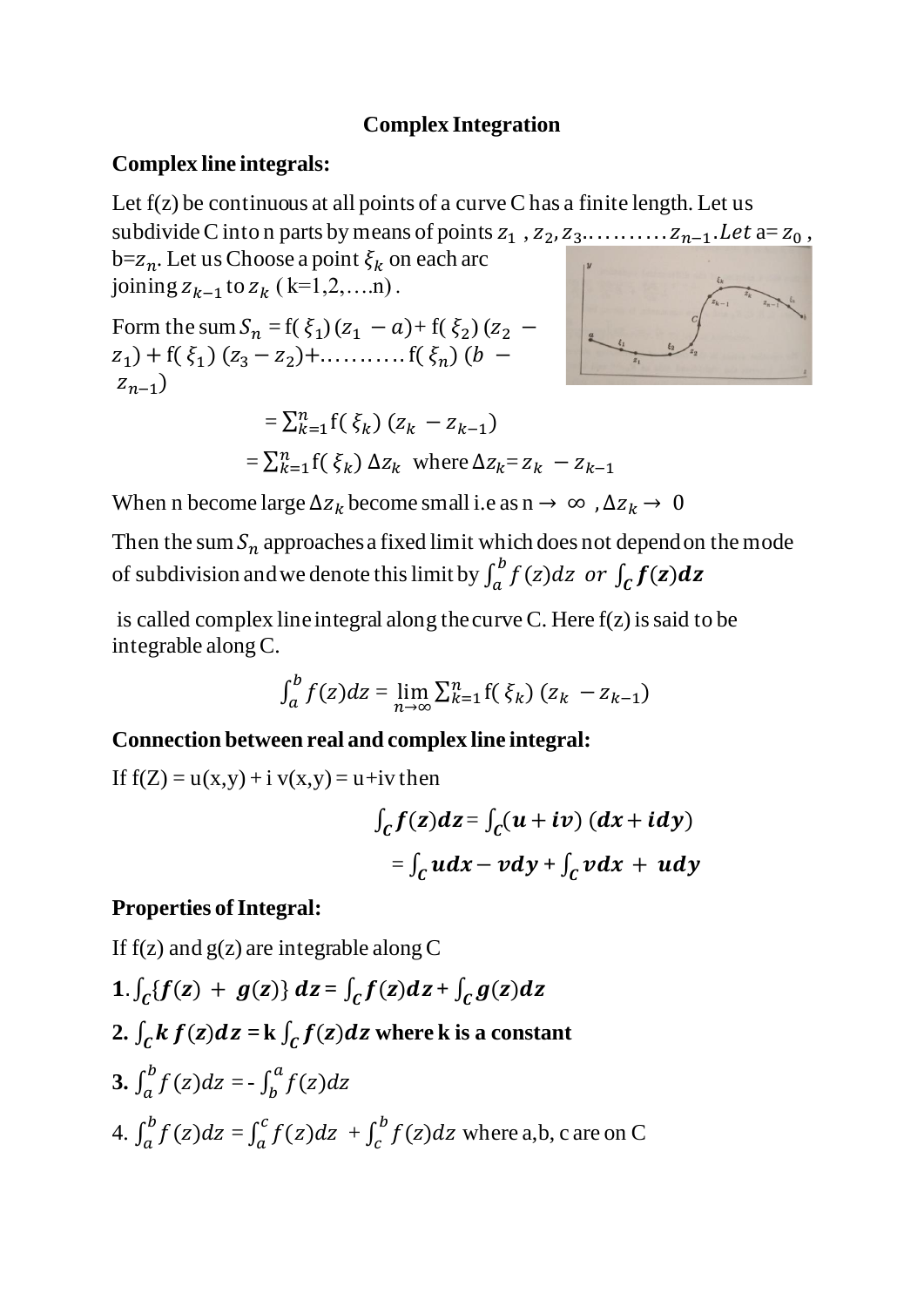5.  $\left| \int_a^b f(z) dz \right| \leq M L$  where  $|f(z)| \leq M$  is an upper bound of  $|f(z)|$  on C and L is the length of C

# 6.  $\int_{c_1+c_2} f(z)dz = \int_{c_1} f(z)dz + \int_{c_2} g(z)dz$  where  $C = c_1 + c_2$

# **Q. State and Prove Cauchy Integral theorem**

Ans: Statement: Let  $f(z) = u(x,y) + iv(x,y)$  be analytic on and inside a simple closed contour and let  $f'(z)$  be also continuous on and inside C, then

$$
\oint_{\mathcal{C}} f(z) dz {=} \mathrm{o}
$$

Proof: The proof of the Cauchy Integral theorem requires the Green Theorem for a positively oriented closed contour C; If the two real functions  $P(x,y)$  and  $Q(x, y)$  have continuous first order partial derivatives on and inside C, then

$$
\oint_C Pdx + Qdy = \iint_D (Q_x - P_y) dxdy
$$

Where D is the simply connected domain bounded by C.

Suppose we write  $f(z) = u(x,y) + iv(x,y)$ ; we have

$$
\oint_{\mathcal{C}} f(z) dz = \oint_{\mathcal{C}} u dx - v dy + i \oint_{\mathcal{C}} v dx + u dy
$$

One can infer from the continuity of  $f'(z)$  that  $u(x,y)$  and  $v(x,y)$  have continuous derivatives on and inside C. Using the Greens theorem the two real line integrals can be transformed into double integrals.

$$
\oint_{C} f(z)dz = \iint_{D} (-v_x - u_y) dxdy + i \iint_{D} (u_x - v_y) dxdy
$$

By Cauchy Rieman Equation

$$
u_x = v_y \text{ and } v_x = -u_y
$$
  
So  $\iint_D (-v_x - u_y) \, dx \, dy = 0$  and  $\iint_D (u_x - v_y) \, dx \, dy = 0$   
Thus

$$
\oint_{\mathcal{C}} f(z) dz = 0
$$

#### Hence the theorem

# **Q.Prove Cauchy-Goursat theorem for any simple closed curve**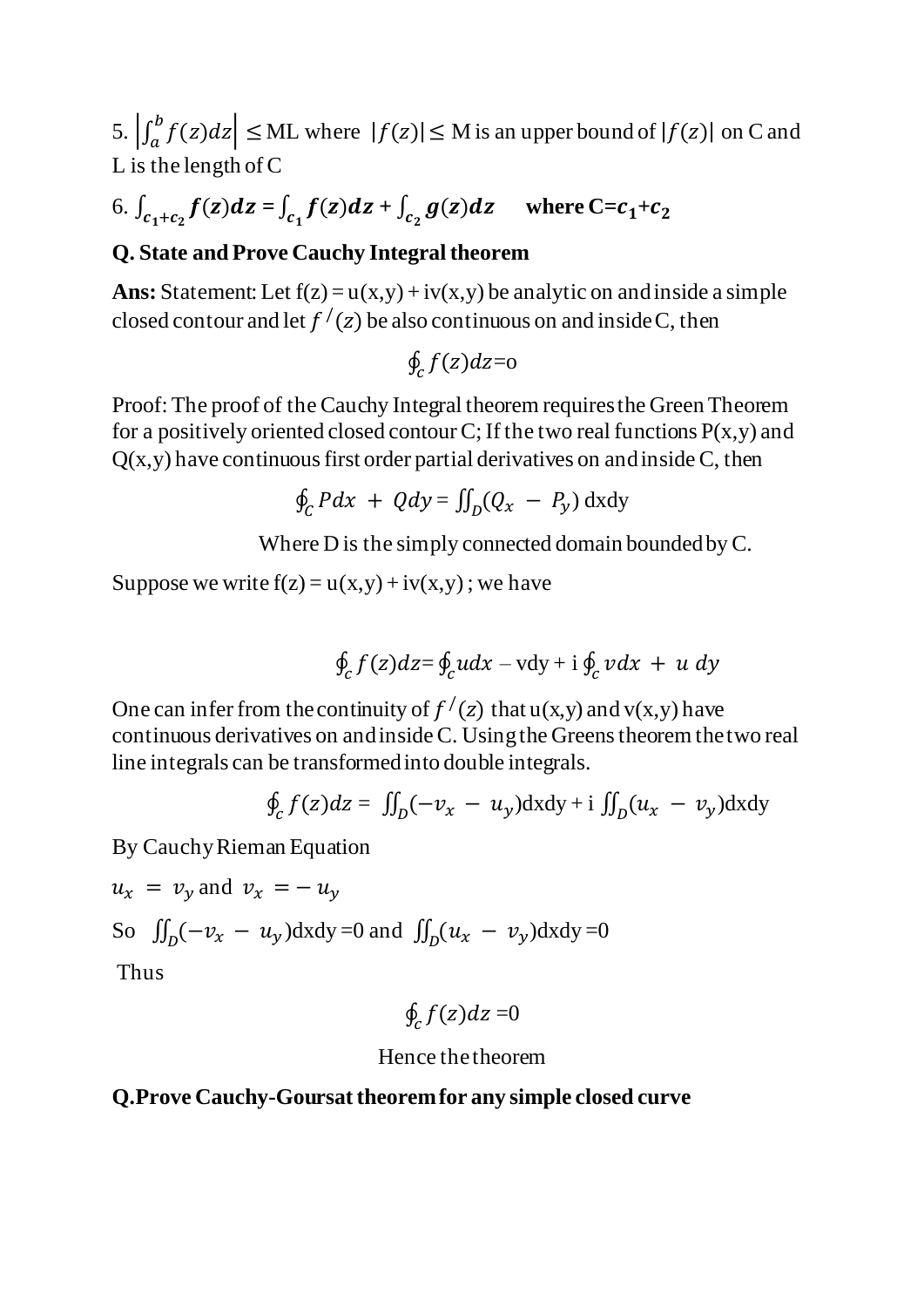Proof: Statement : If a function is analytic and one valued inside and on a simple closed curve C then

$$
\oint_{\mathcal{C}} f(z) dz = 0
$$

Proof : Let us assume that C is contained in a region R in which  $f(z)$  is analytic.

Let  $z_1, z_2, z_3, \ldots, z_n$  be n subdivisions on curve where  $z_0 = z_n$ . Let us construct a polygon by joining these points.

Let us define the sum

 $S_n = \sum_{k=1}^n f(z_k) \Delta z_k$ 



Where  $\Delta z_k = z_k - z_{k-1}$ . Since

 $\lim_{n\to\infty} S_n = \oint_c f(z) dz$ 

It follows that given any  $\varepsilon > 0$  we can choose N so that for  $n > N$ 

|∮ () − | < <sup>2</sup> ……………………………………………..(i)

Now considering the integral along the polygon p. But by Cauchy -GGoursat theorem for any Closed polygon we have,

 $\oint_p f(z) dz = 0$  Where p is the polygon

$$
\Rightarrow \int_{z_0}^{z_1} f(z)dz + \int_{z_1}^{z_2} f(z)dz + \int_{z_2}^{z_3} f(z)dz
$$
  
+........  

$$
+ \dots
$$
  

$$
\Rightarrow \int_{z_0}^{z_1} \{f(z) - f(z_1) + f(z_1)\} dz + \dots
$$
  

$$
+ \int_{z_{n-1}}^{z_n} \{f(z) - f(z_1) + f(z_1)\} dz + \dots
$$
  

$$
\Rightarrow \int_{z_0}^{z_1} \{f(z) - f(z_1)\} dz + \dots
$$
  

$$
+ \int_{z_{n-1}}^{z_n} \{f(z) - f(z_1)\} dz + \dots
$$
  

$$
\Rightarrow \int_{z_0}^{z_1} \{f(z) - f(z_1)\} dz + \dots
$$
  

$$
\Rightarrow \int_{z_0}^{z_1} \{f(z) - f(z)\} dz + \dots
$$
  

$$
+ \int_{z_{n-1}}^{z_n} \{f(z_n) - f(z)\} dz + \dots
$$
  

$$
+ \int_{z_{n-1}}^{z_n} \{f(z_n) - f(z)\} dz + \dots
$$
  

$$
+ \int_{z_{n-1}}^{z_n} \{f(z_n) - f(z)\} dz + \dots
$$

Let us now choose N so large that on the line joining  $z_1$  and  $z_1$ ,  $z_1$  and  $z_2$ , . . . . . . . . . .  $z_{n-1}$  and  $z_n$ ,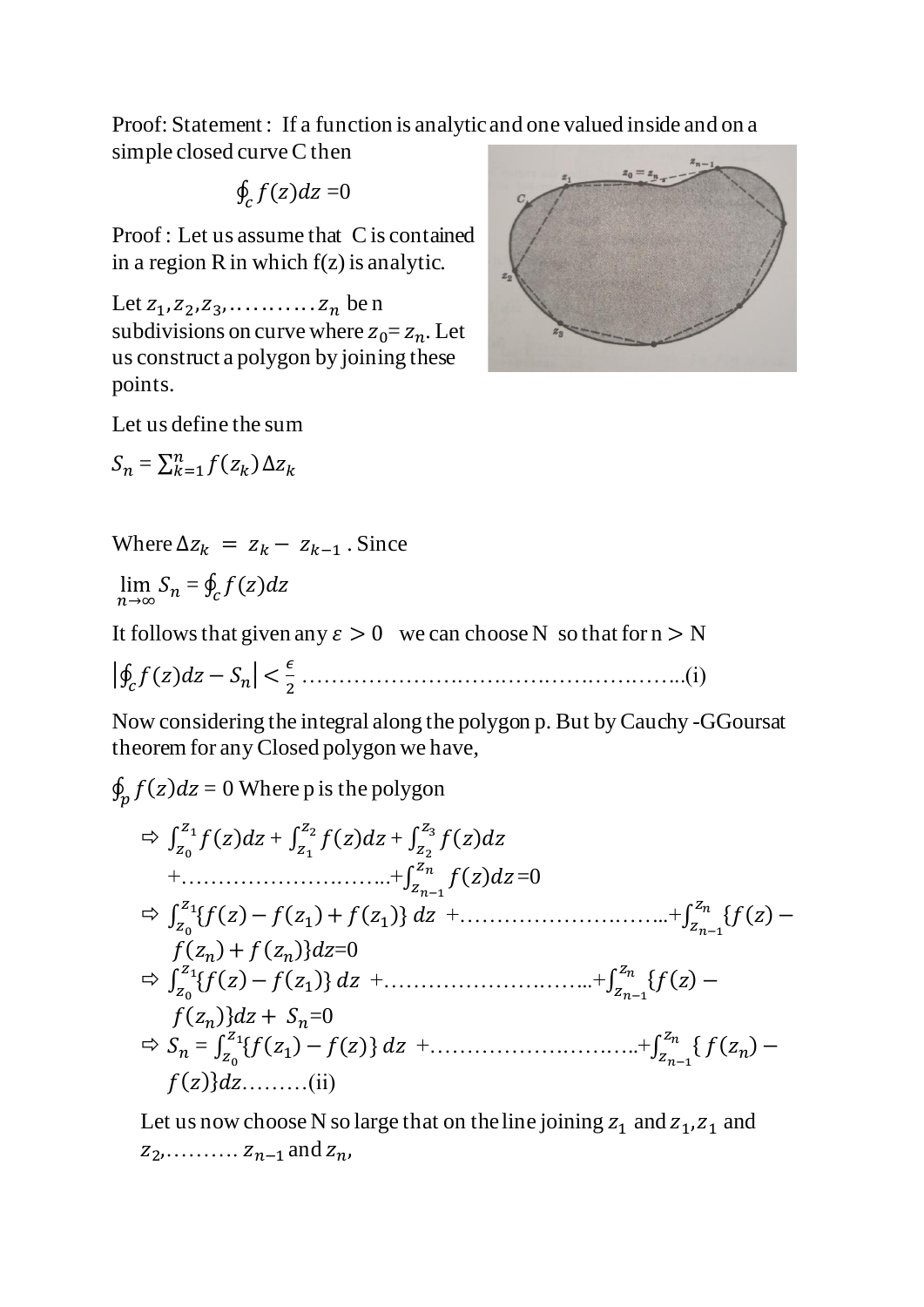$$
|f(z_1) - f(z)| < \frac{\epsilon}{2L} + |f(z_2) - f(z)| < \frac{\epsilon}{2L} + \dots + |f(z_n) - f(z)|
$$
  
\n
$$
< \frac{\epsilon}{2L} + \dots + |f(z_n) - f(z)|
$$
  
\nWhere L is the length of C. Then from (ii) and (iii) we have  
\n
$$
S_n \leq |\int_{z_0}^{z_1} {f(z_1) - f(z)} dz| + |\int_{z_0}^{z_1} {f(z_1) - f(z)} dz|
$$
  
\n
$$
f(z) dz | \dots + |\int_{z_{n-1}}^{z_n} {f(z_n) - f(z)} dz|
$$
  
\n
$$
\Rightarrow |S_n| \leq \frac{\epsilon}{2L} \{ |z_1 - z_0| + |z_2 - z_1| + |z_3 - z_2| + \dots + |z_n - z_{n-1}| \} = \frac{\epsilon}{2} + \dots + \frac{\epsilon}{2}
$$
  
\n
$$
\oint_c f(z) dz = \oint_c f(z) dz - S_n + S_n
$$

Now using (i) and (iv) , we have

$$
|\oint_{C} f(z)dz| = |\oint_{C} f(z)dz - S_n| + |S_n| < \frac{\epsilon}{2} + \frac{\epsilon}{2} = \epsilon
$$

Since  $\epsilon$  is arbitrary, it follows that  $\oint_c f(z)dz = 0$ 

# **Q. If f(z) is analytic in a simply- connected region R, Prove that**   $\int_a^b f(z) dz$  is independent of the path in R **joining any two points a and b in R**

 **Solution:** By Cauchy's theorem, We have

$$
\int_{ADBEA} f(z)dz = 0
$$
\n
$$
\int_{ADB} f(z)dz + \int_{BEA} f(z)dz = 0
$$
\n
$$
\Rightarrow \int_{ADB} f(z)dz = -\int_{BEA} f(z)dz
$$
\n
$$
\Rightarrow \int_{ADB} f(z)dz = \int_{AEB} f(z)dz
$$
\nThus  $\int_{C_1} f(z)dz = \int_{C_2} f(z)dz = \int_a^b f(z)dz$ 



**Q.** If C is the curve  $y = x^3 - 3x^2 + 4x - 1$  Joining Points (1,1) and (2,3), **find the value of** 

$$
\int_C (12z^2-4iz)dz
$$

*Solution*: Here  $\int_C (12z^2 - 4iz)dz$  Here  $(1,1)=1+i$  and  $(2,3)=2+3i$ 

$$
= \int_{1+i}^{2+3i} (12z^2 - 4iz) dz
$$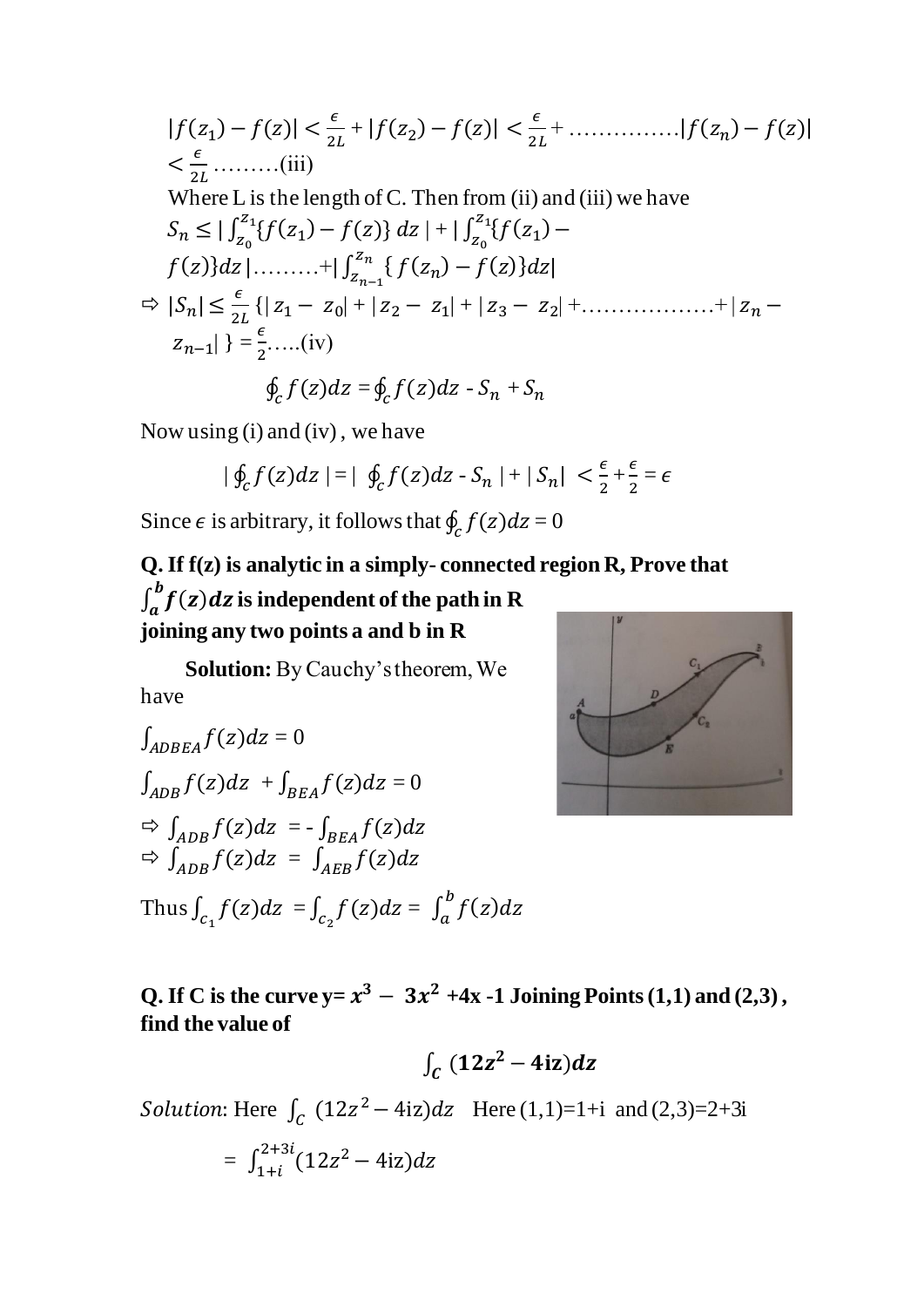$$
= [4z3 - 2iz2]_{1+i}^{2+3i}
$$
  
= 4[(2+3i)<sup>3</sup> - (1 + i)<sup>3</sup>] - 2i [(2+3i)<sup>2</sup> - (1 + i)<sup>2</sup>]  
= 4[(8+36i-54-27i) - (1+3i-3-i)] - 2i [(4+12i-9) - (1+2i-1)]  
= 4[(-44+7i) - 2i(-5+10i)]  
= -176 + 28i + 10i + 20  
= -156+38i

**Q. Evaluate** ∮ **where C is any simple closed curve C and z=a is (a)**   $c^{z-a}$ **outside C, (b) inside C**  $\overline{c}$ 

(a) If z=a outside the curve C then  $f(z) = \frac{1}{z-a}$ 

is analytic everywhere inside and on C.

Hence by Cauchy's theorem

$$
\oint_c \frac{dz}{z-a} = 0
$$

(b) Suppose a is inside C. If z=a is inside C, then function is not analytic at z=a. Let us draw a circle  $c_1$  surrounding the point z=a with radius  $\epsilon$  with center at z=a so that  $c_1$  is inside C.

$$
\oint_{c} \frac{dz}{z-a} = \oint_{c_1} \frac{dz}{z-a}
$$
\nOn  $c_1$ ,  $|z-a| = \epsilon$   
\n $\Rightarrow$   $z-a = \epsilon e^{i\theta}$   
\n $\Rightarrow dz = \epsilon i e^{i\theta} d\theta$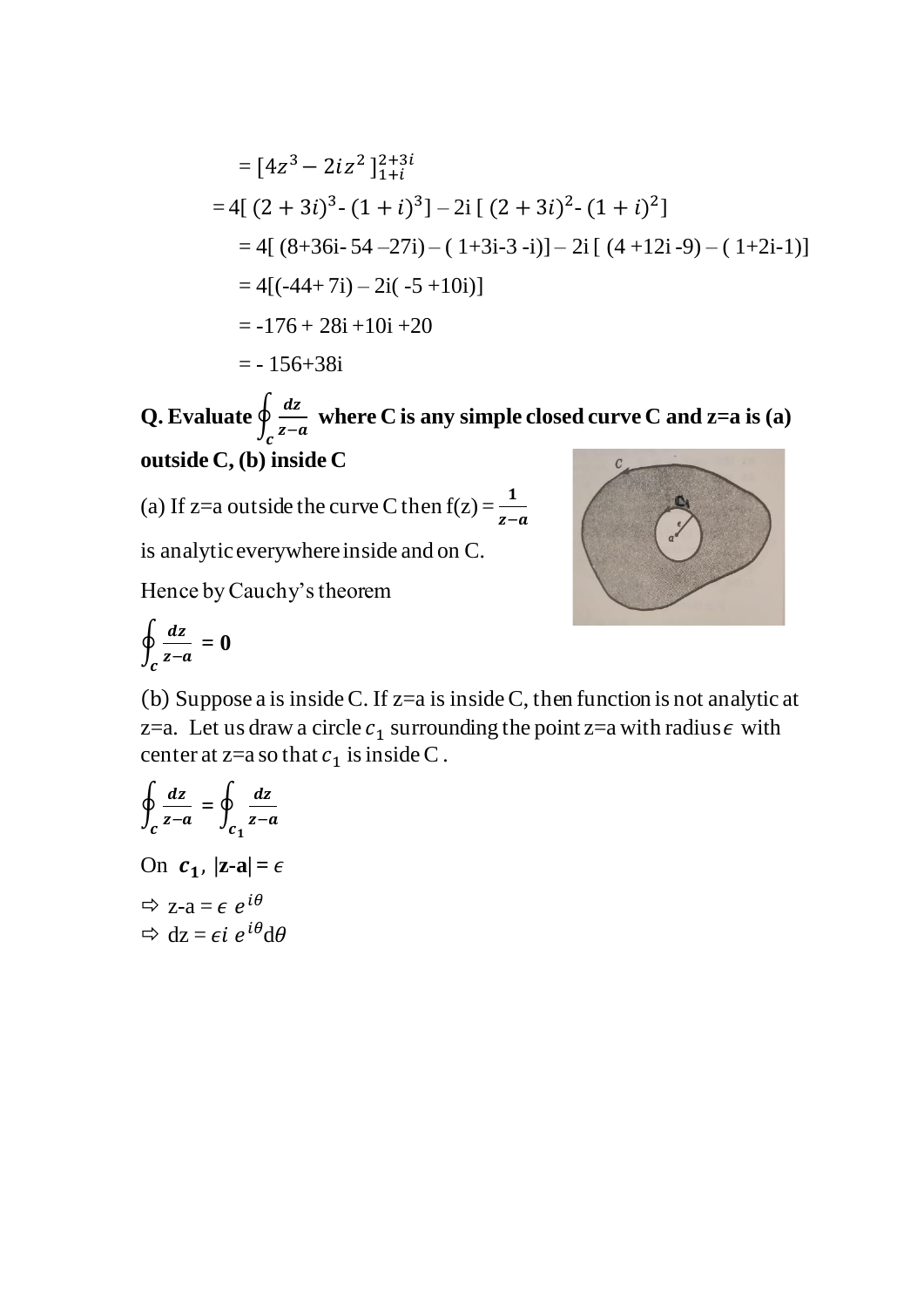$$
\oint_{c_1} \frac{dz}{z-a} = \int_0^{2\pi} \frac{\epsilon i \, e^{i\theta} d\theta}{\epsilon \, e^{i\theta}} = 2 \pi i
$$

. **Evaluate** ∮  $\int_{c}^{\infty}$   $(z-a)^n$ **n= 2, 3, 4,……… where z=a is inside the simple closed curve C**

Solution: Suppose a is inside C. If z=a is inside C, then function is not analytic at  $z=a$ . Let us draw a circle  $c_1$  surrounding the point z=a with radius  $\epsilon$  with center at z=a so that  $c_1$  is inside C .



$$
\oint_{c} \frac{dz}{(z-a)^{n}} = \oint_{c_1} \frac{dz}{(z-a)^{n}}
$$
\nOn  $c_1$ ,  $|z-a| = \epsilon$   
\n $z-a = \epsilon e^{i\theta}$   
\n $\Rightarrow dz = \epsilon i e^{i\theta} d\theta$   
\n $\oint_{c_1} \frac{dz}{(x-a)^{n}} = \int_{0}^{2\pi} \frac{\epsilon i e^{i\theta} d\theta}{\epsilon^{n} e^{in\theta}} = \frac{i}{\epsilon^{n-1}} \int_{0}^{2\pi} e^{(1-n)i\theta} d\theta$   
\n $= \frac{i}{\epsilon^{n-1}} [\frac{e^{(1-n)i\theta}}{(1-n)i}]_{0}^{2\pi}$   
\n $= \frac{i}{(1-n)\epsilon^{n-1}} [e^{2(1-n)\pi i} - 1]$   
\n $= 0$ , where  $n \neq 1$   
\n[ since  $e^{2(n-1)\pi i} = \cos(2(n-1)\pi) + i\sin(2n\pi) = 1$  for all n  
\nand  $\frac{i}{(1-n)\epsilon^{n-1}}$  is not defined when  $n = 1$ ]  
\nQ. Evaluate  $(i)$   $\oint_{c} \frac{dz}{z}$  where C is a simple closed curve enclosing the origin.  
\n(ii)  $\oint_{c} \frac{dz}{z}$  where C is a simple closed curve does not enclose  
\nthe origin.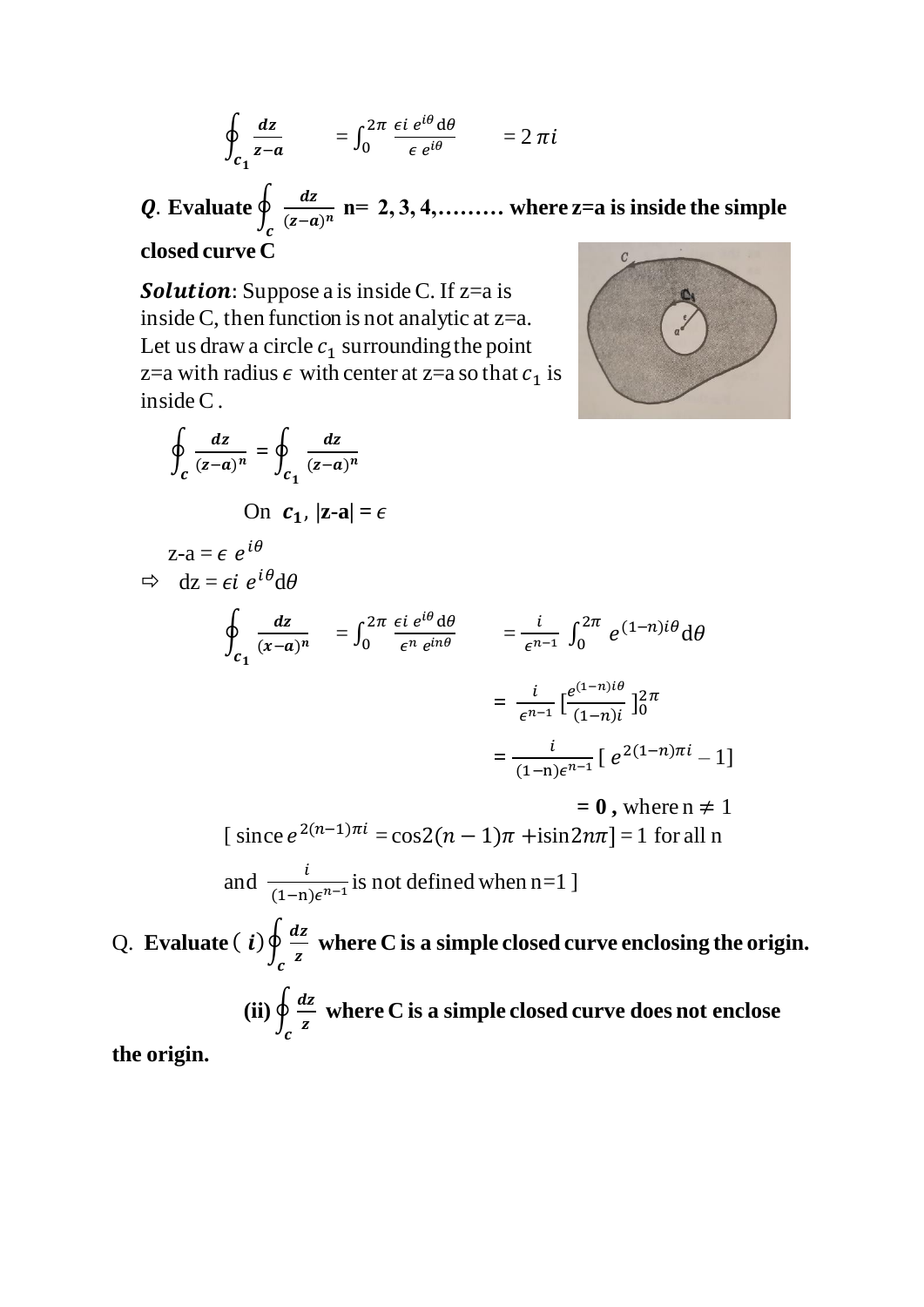Q.**If f(z) is analytic inside and on boundary C of a simply-connected region R , prove that cauchy's integral formula** 

$$
\mathbf{f}(\mathbf{a}) = \frac{1}{2\pi i} \oint_C \frac{f(z)}{z-a} \ dz
$$

**Solution :** The function  $\frac{f(z)}{z-a}$  $\frac{f(z)}{z-a}$  is analytic **inside and on C except at the point z=a .** Let us draw a circle  $c_1$  surrounding the point z=a with radius  $\epsilon$  with center at z=a so that  $c_1$  is inside C .

$$
\oint_c \frac{f(z)}{z-a} \, dz = \oint_{c_1} \frac{f(z)}{z-a} \, dz \, \dots \dots \dots \dots (i)
$$
\nOn  $c_1$ ,  $|z-a| = \epsilon$   
\n $z-a = \epsilon e^{i\theta}$   
\n $\Rightarrow \quad Z = a + \epsilon e^{i\theta}$   
\n $\Rightarrow \quad dz = \epsilon i e^{i\theta} d\theta$   
\n $\oint_{c_1} \frac{f(z)}{z-a} \, dz = \int_0^{2\pi} \frac{f(a + \epsilon e^{i\theta}) \epsilon i e^{i\theta}}{\epsilon e^{i\theta}} \, d\theta$   
\n $\oint_{c_1} \frac{f(z)}{z-a} \, dz = i \int_0^{2\pi} f(a + \epsilon e^{i\theta}) \, d\theta$ 

 **Thus we have from (i)** 

$$
\oint_C \frac{f(z)}{z-a} \ dz = \mathbf{i} \ \int_0^{2\pi} f(a + \epsilon e^{i\theta}) \ d\theta
$$

Taking the limit as  $\epsilon \to 0$  on both sides we have

$$
\oint_C \frac{f(z)}{z-a} \, dz = \lim_{\epsilon \to 0} i \int_0^{2\pi} f(a + \epsilon \, e^{i\theta}) \, d\theta
$$
\n
$$
\oint_C \frac{f(z)}{z-a} \, dz = i \int_0^{2\pi} \lim_{\epsilon \to 0} f(a + \epsilon \, e^{i\theta}) \, d\theta
$$

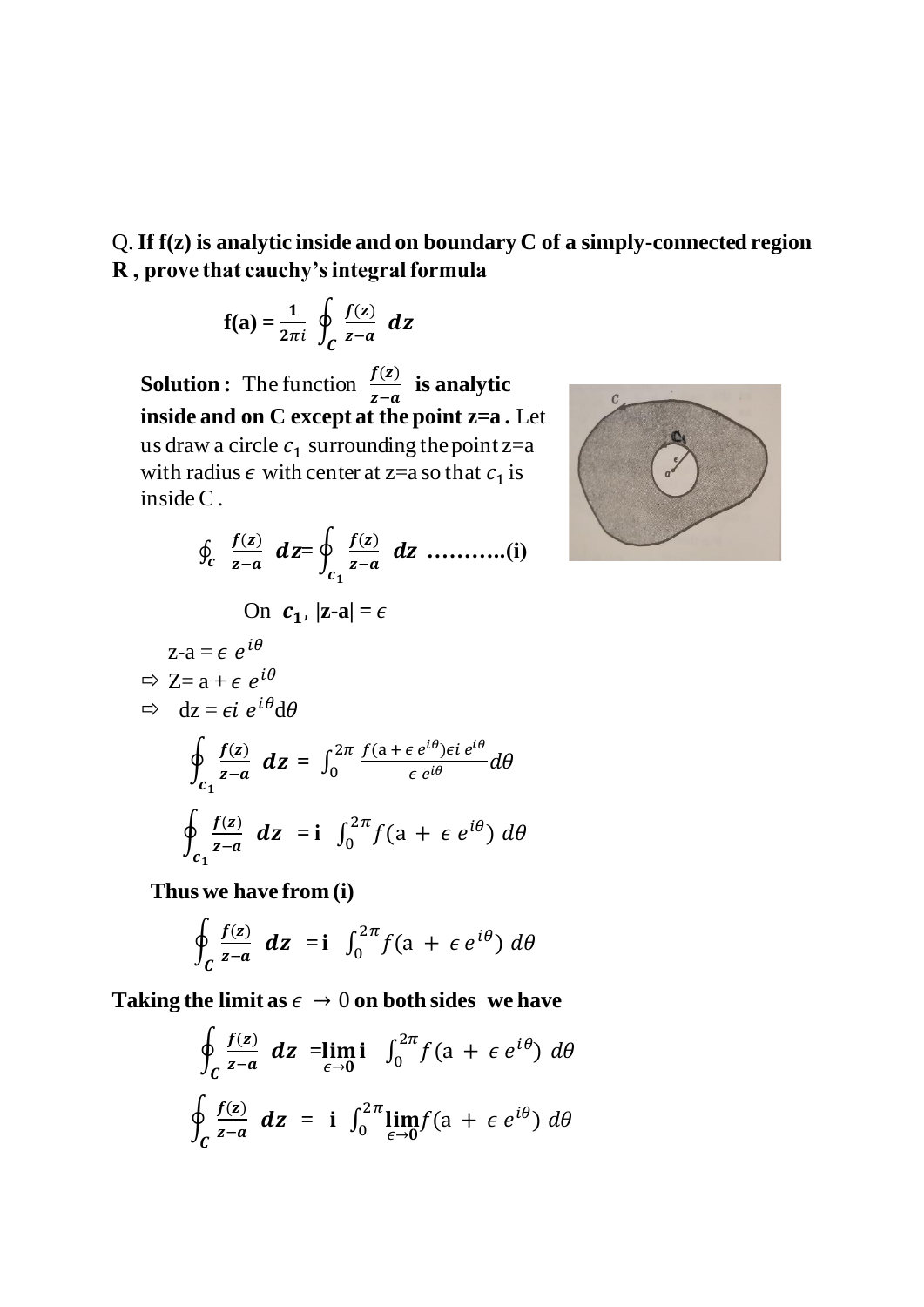$$
= \mathbf{i} \int_0^{2\pi} f(a) \, d\theta
$$
\n
$$
\oint_C \frac{f(z)}{z-a} \, dz = 2\pi i \mathbf{f}(a)
$$
\nThus  $f(a) = \frac{1}{2\pi i} \oint_C \frac{f(z)}{z-a} \, dz$ 

**Q. If a function f(z) is analytic in a region D, then the derivative at any point z=a of D is also analytic in D , and given by**

$$
f'(a) = \frac{1}{2\pi i} \int_C \frac{f(z)}{(x-a)^2} dz
$$
, where C is any closed  
contour in D surrounding a point x=a

**Solution:** Let a<sup>+h</sup> be a point in the neighourhood of the point a, then by Cauchy's integral formula , we have

$$
f(a) = \frac{1}{2\pi i} \oint_C \frac{f(z)}{z-a} dz
$$
  
\nSo  $f(a+h) = \frac{1}{2\pi i} \oint_C \frac{f(z+a)}{z-a-h} dz$   
\n $f(a+h) \cdot f(a) = \frac{1}{2\pi i} \oint_C \frac{f(z)}{z-a-h} dz - \frac{1}{2\pi i} \oint_C \frac{f(z)}{z-a} dz$   
\n $= \frac{1}{2\pi i} \oint_C (\frac{1}{z-a-h} - \frac{1}{z-a}) f(z) dz$   
\n $= \frac{1}{2\pi i} \oint_C (\frac{(z-a)-(z-a-h)}{(z-a-h)(z-a)}) f(z) dz$   
\n $= \frac{1}{2\pi i} \oint_C (\frac{hf(z)}{(z-a-h)(z-a)} dz$   
\n $\lim_{h \to 0} \left[ \frac{f(a+h)-f(a)}{h} \right] = \lim_{h \to 0} \frac{1}{2\pi i} \oint_C (\frac{hf(z)}{(z-a-h)(z-a)} dz$   
\n $f'(a) = \frac{1}{2\pi i} \oint_C \frac{f(z)}{(z-a)^2} dz$ 

 $\Rightarrow$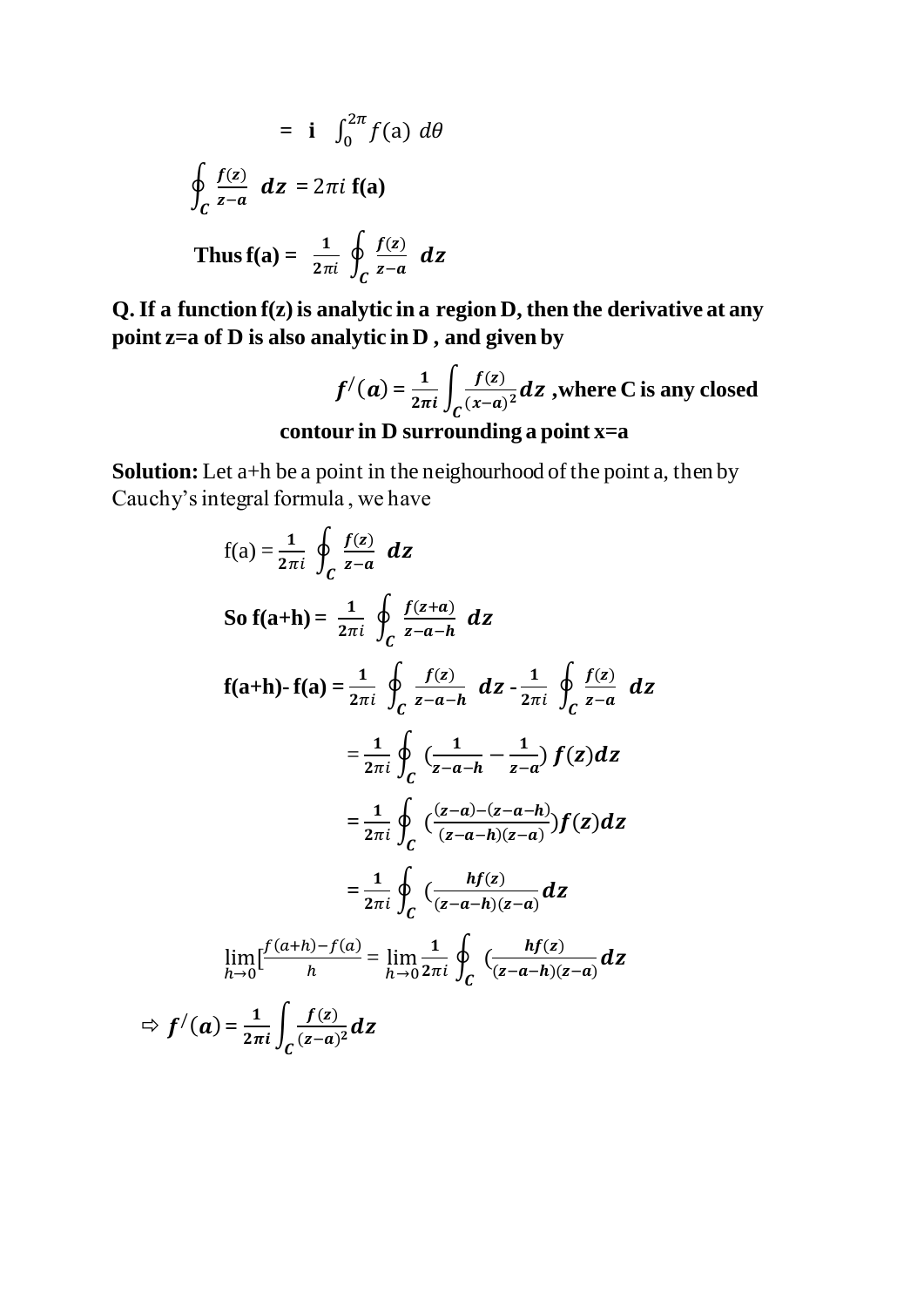**Q. If a function f(z) is analytic in domain D, f(z) has, at any point z=a of D, derivatives of all orders, all of which are again analytic function in D, their values are given by** 

$$
f^{n}(a) = \frac{n!}{2\pi i} \int_C \frac{f(z)}{(z-a)^{n+1}} dz
$$

**Solution:** Try yourself

# **Q. State and Prove Morera's theorem ( Converse of Cauchy's theorem)**

**Solution:** Statement: If  $f(z)$  is continuous in a simply connected region R and if  $\oint_{\mathcal{C}} f(z) dz = 0$ 

around every simple closed curve C in R, then  $f(z)$  is analytic in R

Proof: Let  $z_0$  be a fixed point and z any variable point in the Region R, then the value of the integral  $\int_{z_0}^{z} f(z) dz$  is independent of the curve joining  $z_0$  and z and is a function of z, hence we may write

$$
F(z) = \int_{z_0}^{z} f(z) dz
$$
  
\nSo  $F(z+h) = \int_{z_0}^{z+h} f(z) dz$   
\n
$$
F(z+h) - F(z) = \int_{z_0}^{z+h} f(z) dz - \int_{z_0}^{z} f(z) dz
$$
\n
$$
= \int_{z_0}^{z} f(z) dz + \int_{z}^{z+h} f(z) dz - \int_{z_0}^{z} f(z) dz
$$
\n
$$
F(z+h) - F(z) = \int_{z}^{z+h} f(z) dz
$$
\n
$$
\Rightarrow \lim_{h \to 0} [F(z+h) - F(z)] = \lim_{h \to 0} \int_{z}^{z+h} f(z) dz
$$
\n
$$
= \oint_{c} f(z) dz = 0
$$

where C is the Closed Curve, (when  $h \to 0$  then

$$
\int_{z}^{z+h} f(z) dz = \int_{z}^{z} f(z) dz = 0
$$

So, 
$$
\lim_{h\to 0} [F(z+h) - F(z)] = 0
$$
  
\n
$$
\lim_{h\to 0} \left[ \frac{F(z+h) - F(z)}{h} - f(z) \right] = \lim_{h\to 0} \left\{ -\frac{1}{h} f(z) \int_{z}^{z+h} dz \right\}
$$
\n
$$
= \lim_{h\to 0} \left\{ -\frac{1}{h} f(z) \int_{C} f(z) dz \right\}
$$

Since Joining Curve C becomes closed when  $h \to 0$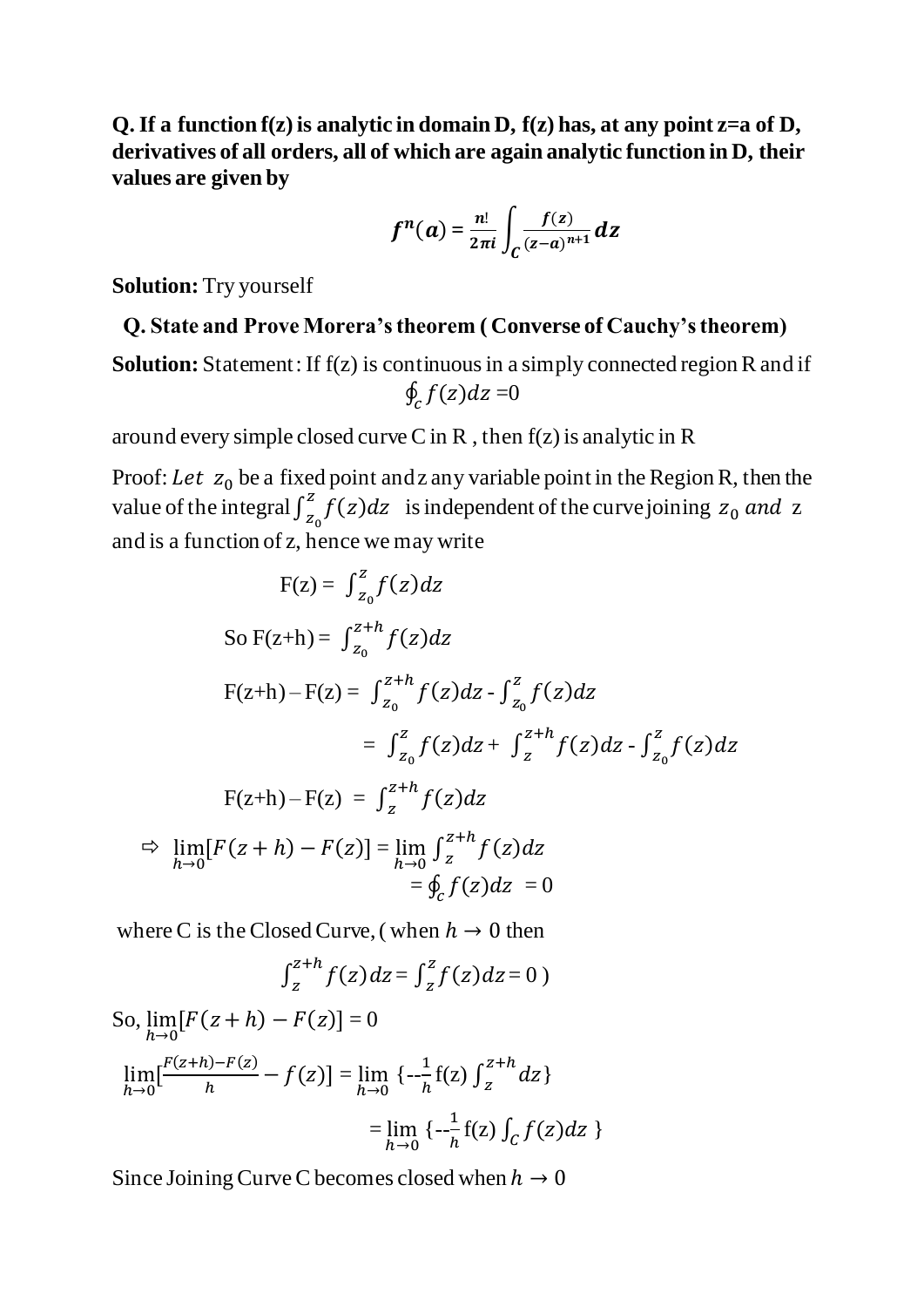$$
\lim_{h \to 0} \left[ \frac{F(z+h) - F(z)}{h} - f(z) \right] = 0
$$
  
=> 
$$
\lim_{h \to 0} \frac{F(z+h) - F(z)}{h} = f(z)
$$
  
=> 
$$
F'(z) = f(z)
$$

Thus, derivative of  $F(z)$  exists for all z, therefore  $F(z)$  is analytic in R, consequently  $F'(z)$  is analytic i.e f(z) is analytic.

#### **Q.** If f(z) is analytic within a circle C, given by  $|z-a| = R$  and if  $|f(z)| \leq M$  on C, then  $|f^n(a)| \leq \frac{Mn!}{n^n}$  $\frac{d^{n}}{R^{n}}$  (It is the Cauchy's Inequality.)

**Solution:** We know that if  $f(z)$  is analytic in a certain domain then derivative of all orders at any point  $z=a$  is also analytic and the nth derivative of  $f(z)$  at  $z=a$  is given by

$$
f^{n}(a) = \frac{n!}{2\pi i} \int_{C} \frac{f(z)}{(z-a)^{n+1}} dz
$$
  
\n
$$
|f^{n}(a)| = \left| \frac{n!}{2\pi i} \int_{C} \frac{f(z)}{(z-a)^{n+1}} dz \right| \le \frac{n!}{|2\pi i|} \int_{C} \frac{|f(z)||dz|}{|(z-a)|^{n+1}} \dots \dots \dots (i)
$$
  
\nGiven  $|z-a| = Re^{i\theta}$   
\nOr,  $z-a = Re^{i\theta}$   
\nOr,  $dz = iRe^{i\theta} d\theta$   
\nOr,  $|dz| = |iR^{i\theta} d\theta| = Rd\theta$   $(|i|=1, |Re^{i\theta}| = R)$   
\nFrom (i) we have

From (i) we have ,

$$
|f^{n}(a)| \leq \frac{n!}{2\pi} \int_{C} \frac{MR d\theta}{R^{n+1}} \text{ (since } |f(z)| \leq M, \text{ given)}
$$
  

$$
|f^{n}(a)| \leq \frac{n!}{2\pi} \frac{M}{R^{n+1}} \int_{0}^{2\pi} R d\theta
$$
  

$$
\leq \frac{n!}{2\pi} \frac{M}{R^{n+1}} 2\pi R
$$
  

$$
\leq \frac{Mn!}{R^{n}}
$$

Q. Prove that derivative of an analytic function is analytic Solution: Let f(z) be an analytic function in the domain D. If C is any closed curve in D and  $z=a$  point within C. Then

$$
f'(a) = \frac{1}{2\pi i} \int_C \frac{f(z)}{(z-a)^2} dz \dots \dots \dots \dots \dots \dots \dots \dots (i)
$$

If  $f(a + h)$  be a point in the neighourhood of the point a within C, then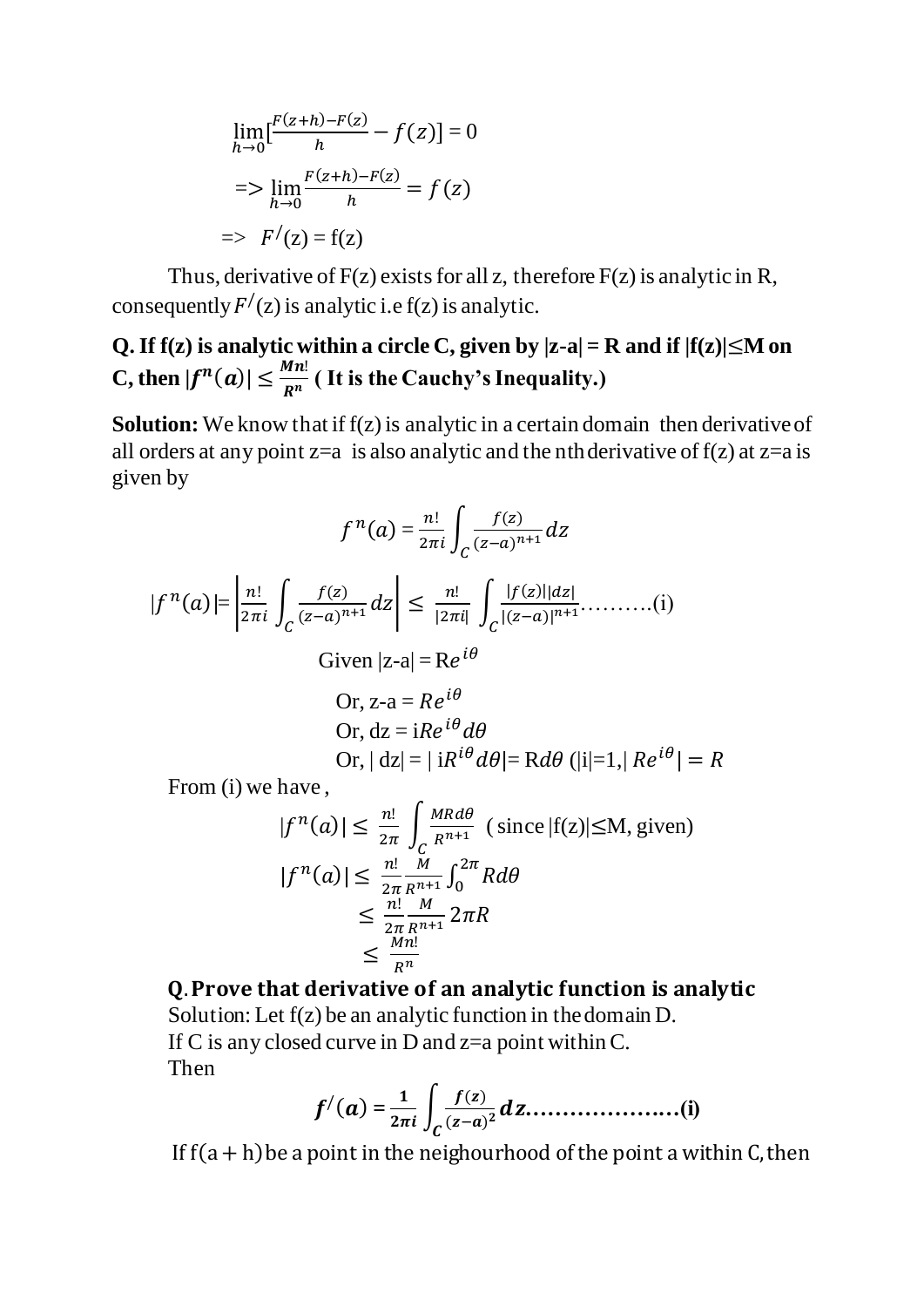$$
\text{Then } f'(a+h) = \frac{1}{2\pi i} \int_C \frac{f(z)}{(z-a-h)^2} dz
$$
\n
$$
\text{So, } f'(a+h) - f'(a) = \frac{1}{2\pi i} \int_C \frac{f(z)}{(z-a-h)^2} dz - \frac{1}{2\pi i} \int_C \frac{f(z)}{(z-a)^2} dz
$$
\n
$$
= \frac{1}{2\pi i} \int_C \left\{ \frac{1}{(z-a-h)^2} - \frac{1}{(z-a)^2} \right\} f(z) dz
$$
\n
$$
= \frac{1}{2\pi i} \int_C \left\{ \frac{(z-a)^2 - (z-a-h)^2}{(z-a-h)^2 (z-a)^2} \right\} f(z) dz
$$
\n
$$
= \frac{1}{2\pi i} \int_C \left\{ \frac{2h(z-a-\frac{h}{2})}{(z-a-h)^2 (z-a)^2} \right\} f(z) dz
$$
\n
$$
\Rightarrow \frac{f'(a+h) - f'(a)}{h} = \frac{2!}{2\pi i} \int_C \left\{ \frac{(z-a-\frac{h}{2})}{(z-a-h)^2 (z-a)^2} \right\} f(z) dz
$$
\n
$$
\Rightarrow \lim_{h \to 0} \frac{f'(a+h) - f'(a)}{h} = \frac{2!}{2\pi i} \int_C \left\{ \frac{(z-a)}{(z-a)^2 (z-a)^2} \right\} f(z) dz
$$
\n
$$
\Rightarrow f''(a) = \frac{2!}{2\pi i} \int_C \frac{f(z) dz}{(z-a)^3}
$$

- $\Rightarrow$   $f'(z)$  is differentiable at any point z=a in the domain **D**
- $\Rightarrow$  *Hence f* $'(z)$  is analytic.

**Q.** If  $f(z) = \frac{z^2 + 5z + 6}{z-2}$  $\frac{+32+8}{z-2}$ . Does Cauchy theorem apply?

**(i) When the path of integration C is a circle of radius 3 with origin as centre.**

**(ii) When C is a circle of radius 1 with origin as centre.**

**Solution:** Given  $f(z) = \frac{z^2 + 5z + 6}{z-2}$  $z-2$ 

Clearly  $f(z)$  is not analytic at  $z=2$ 

(i) When C is a circle with radius 3 then  $|z|=3$ , the point  $|z|=2$  lies inside it. Therefore , f(z) is not analytic within the circle, so in this case Cauchy's

theorem does not apply i.e.  $\int \frac{z^2+5z+6}{z-2}$  $\frac{132+6}{z-2}$  dz  $\boldsymbol{c}$  $\neq 0$ 

**(ii) When C is the circle with radius 1 then**  $|z|=1$ **, the point**  $|z|=2$  **lies outside it** , so that f(z) is analytic within and on the circle. Hence in this case Cauchy's theorem can be apply apply i.e.  $\int \frac{z^2+5z+6}{z^2-z}$  $\frac{132+6}{z-2}$ dz  $\mathcal C$  $= 0$